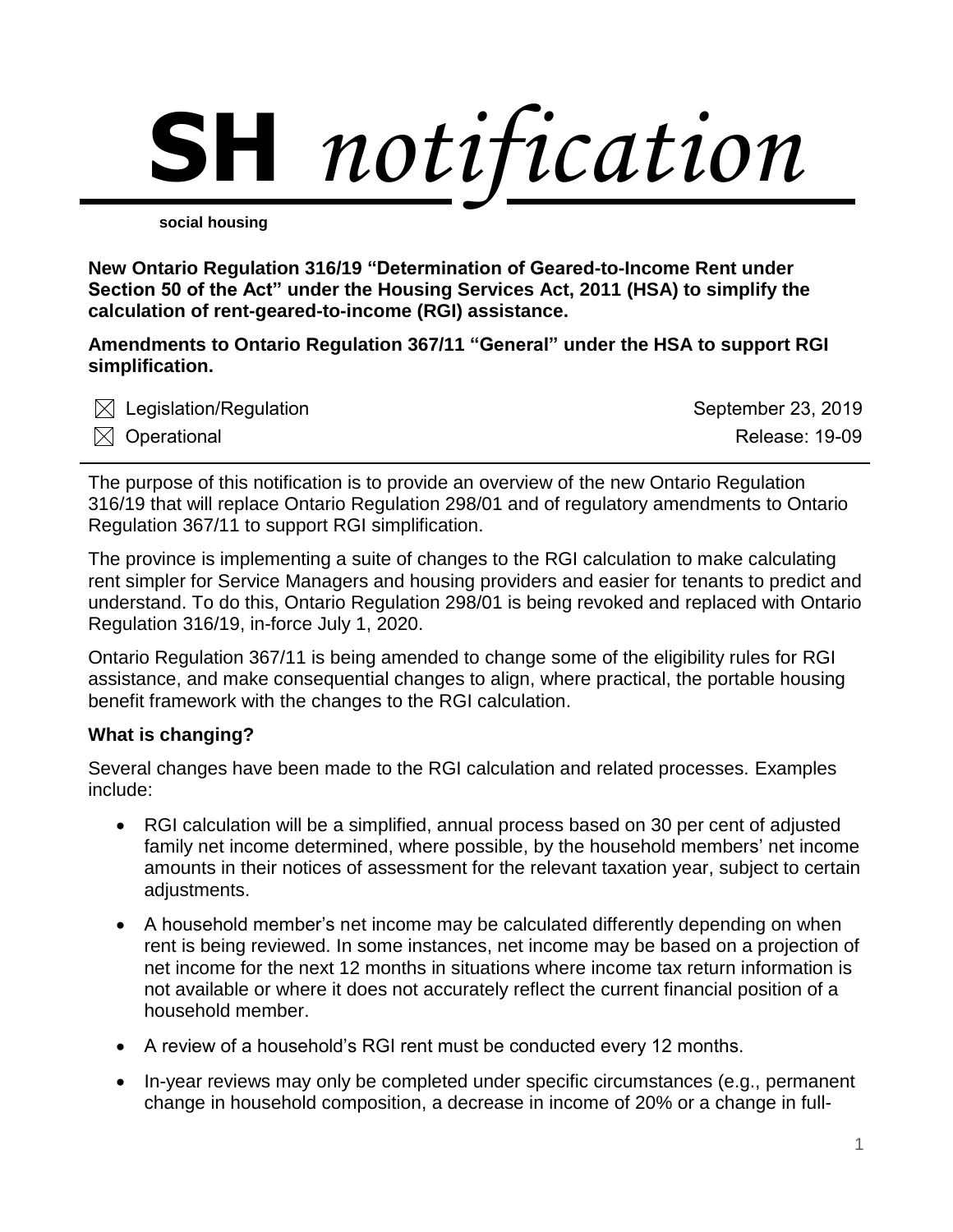time student status), and households will no longer be required to report an increase in income before their next annual review.

- All household members in full-time studies will now have their income exempt from the rent calculation, removing the existing conditions attached to this exemption.
- For household members who work, the new system will continue to exempt \$75 or \$150 per month of family unit employment income (depending on family size) but simplify the criteria to determine the amount.
- Minimum rent will be increased and indexed with the province's annual rent increase guideline, subject to phase-in for existing tenants paying less than indexed minimum rent.
- Household members whose income is to be included in the rent calculation will be required to file their income tax returns annually as a condition of continued eligibility, subject to Service Manager discretion in extenuating circumstances.
- The length of time that RGI households can pay market rent before losing eligibility for assistance will be extended from 12 to 24 consecutive months.
- Consequential changes are also being made to align (where appropriate) the portable housing benefit rules with the new RGI calculation rules.

# **What is not changing?**

No changes will be made to certain aspects of the RGI calculation and related processes. Examples where changes will not be made include:

- Most definitions in the regulations including the definitions for a "family unit" and "benefit unit".
- Utility scale and rent scale tables.
- Most eligibility rules and rules for local rules.

# **How would geared-to-income rent be calculated?**

Rent for a family unit would be calculated by taking 30 per cent of annual adjusted family net income (AFNI) divided by 12 months. That rent is adjusted for utilities, services and heating and is subject to minimum rent.

| Monthly rent for a family unit $=$ | AFNI x 30%<br>$\left  + \right $ utility adjustments |
|------------------------------------|------------------------------------------------------|
|------------------------------------|------------------------------------------------------|

Before applying the 30 per cent, monthly adjusted family net income is reduced by an employment-related earnings deduction of either \$75 or \$150 per month, depending on the size of the family unit.

Rent for a social assistance benefit unit would generally be calculated using the prescribed "rent scales".